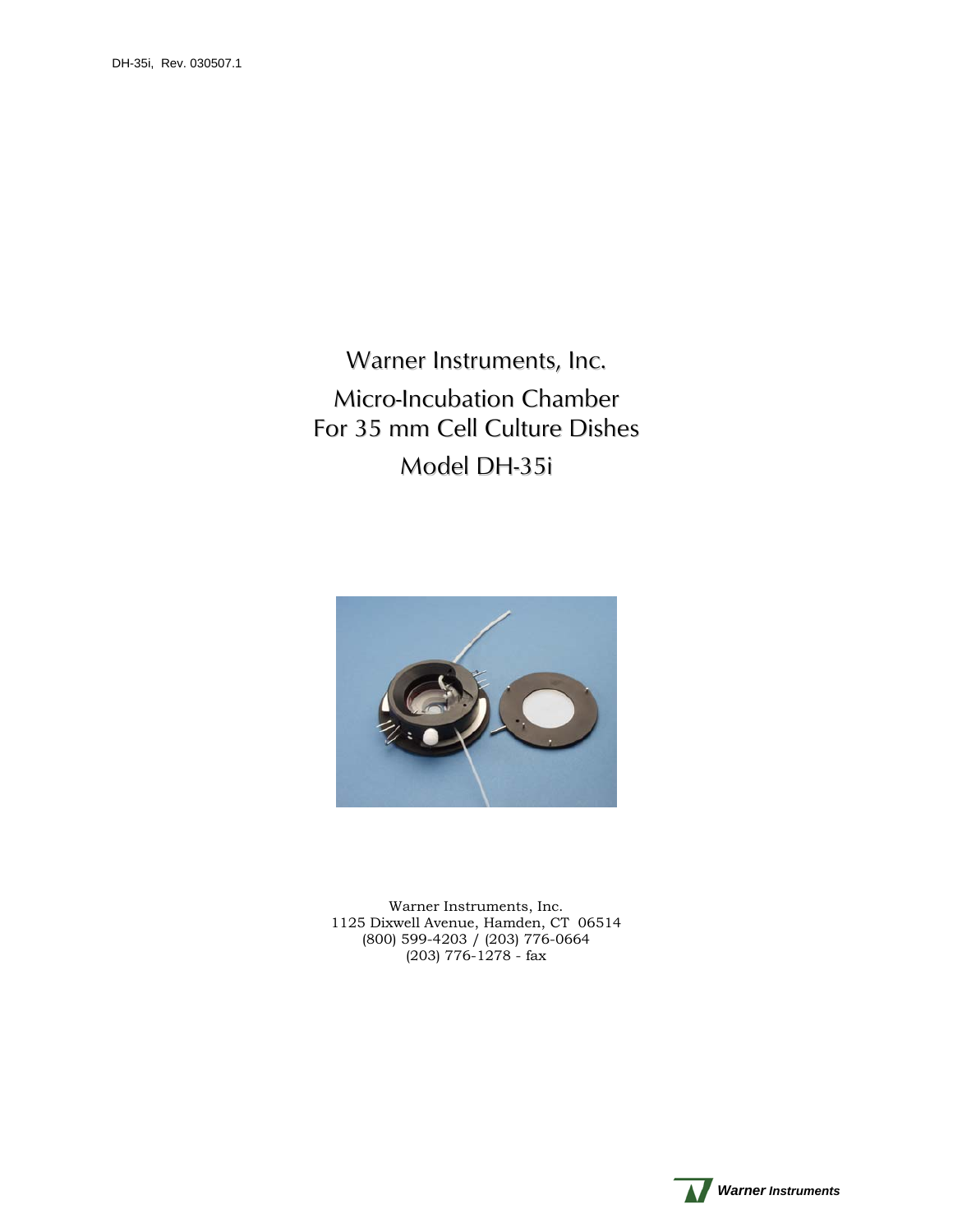# **Table of Contents**

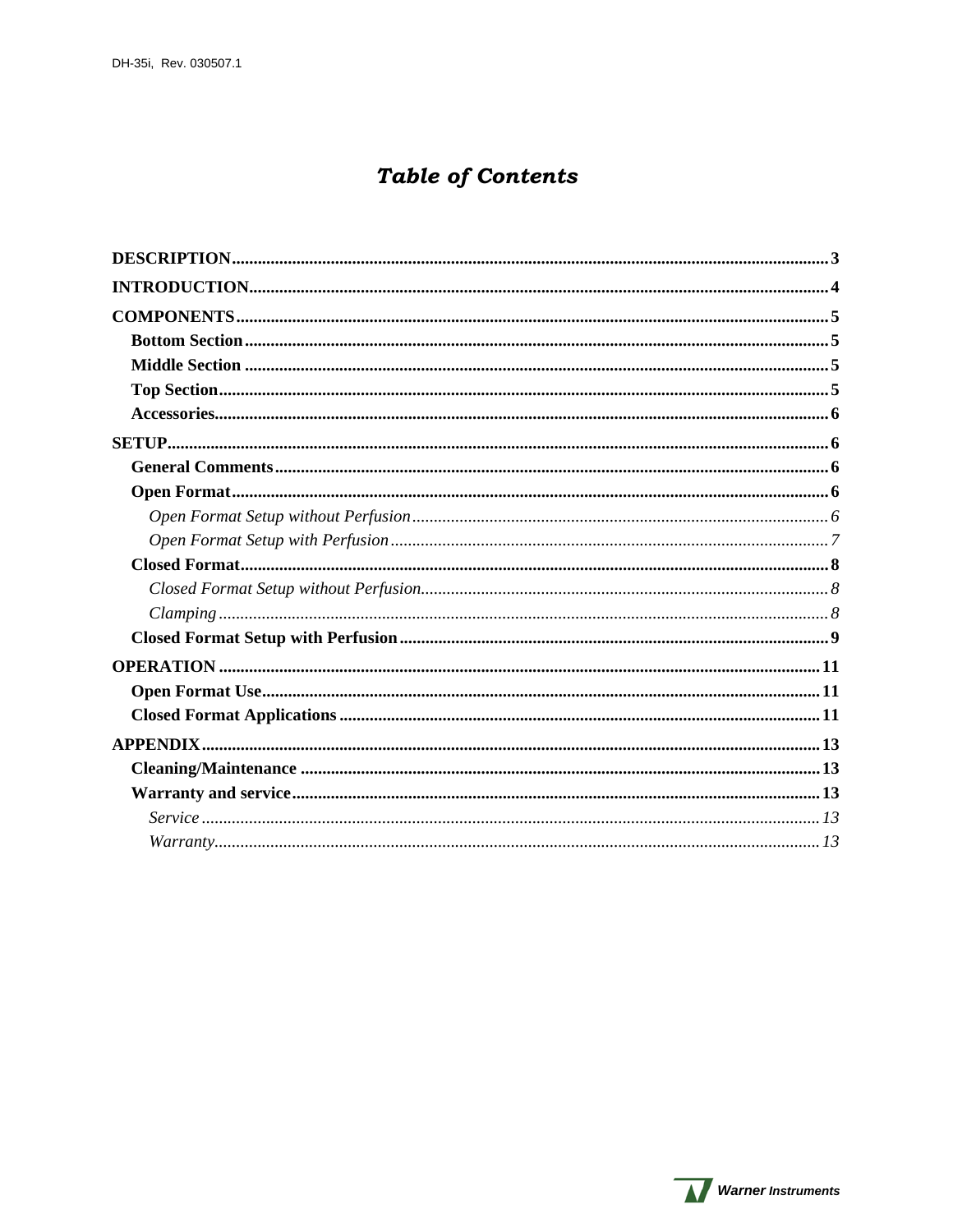<span id="page-2-0"></span>The **DH-35i** Micro-Incubation Chamber from Warner Instruments is designed to provide complete environmental control over 35 mm culture dishes while maintaining the ability to make both short- and long-term imaging studies. This versatile system readily accommodates culture dishes from several manufacturers and will adapt to any microscope stage supported by Warner Instruments.

Features of the **DH-35i** include:

- $\checkmark$  Designed for glass-bottomed 35 mm cell culture dishes
- $\checkmark$  Permits imaging, temperature, and gas atmosphere control
- $\checkmark$  Adapts to Willco Wells, and Corning and Falcon dishes
- $\checkmark$  Unique dish clamps permit either open or closed use
- Works with **RC-37** family of Cell Culture Dish Perfusion Chamber Inserts

THIS EQUIPMENT IS NOT DESIGNED NOR INTENDED FOR USE ON HUMAN SUBJECTS

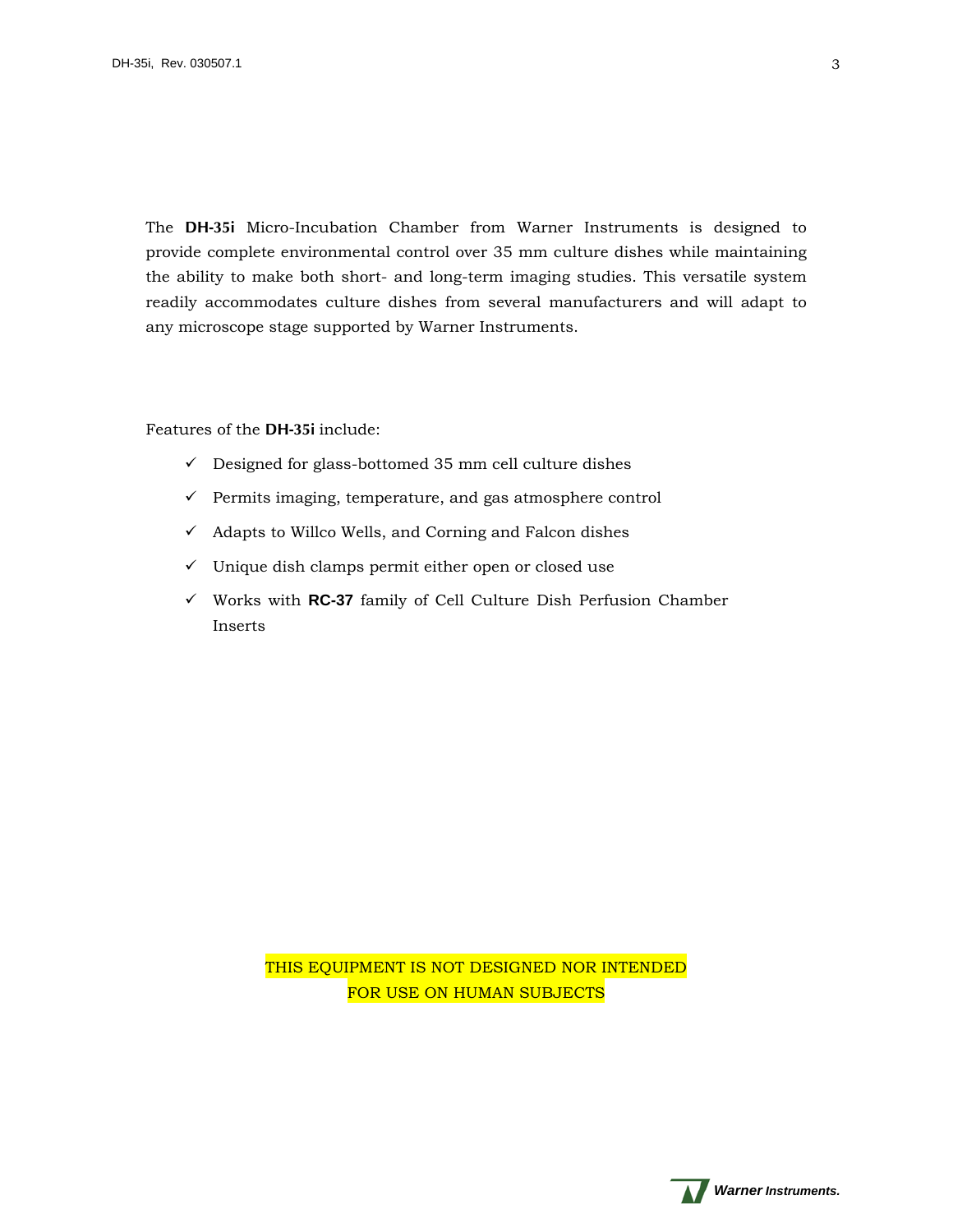## <span id="page-3-0"></span>**INTRODUCTION**

The introduction of affordable 35 mm cell culture dishes incorporating high-quality glass bottoms has extended their use into areas such as confocal microscopy, fluorescence microscopy and high resolution image analysis. The **DH-35i** Culture Dish Incubator is designed to facilitate the imaging of live cells in a cell culture dish using either an open or closed dish format.

The open dish format readily accommodates the use of microelectrodes or rapid throughput tools (such as the **RC-37** Cell Culture Dish Perfusion Chamber) while the closed dish format can be used to perform long-term studies or to maintain pH,  $[CO_2]$ , or other environmental factors. Temperature control is available in both open and closed formats

**DH-35i** incubators are designed to work with Willco Wells, Corning or Falcon 35 mm glass bottom cell culture dishes. The incubator is machined in three separate interlocking sections and metal adapters are supplied to insure a secure fit for supported cell culture dishes.



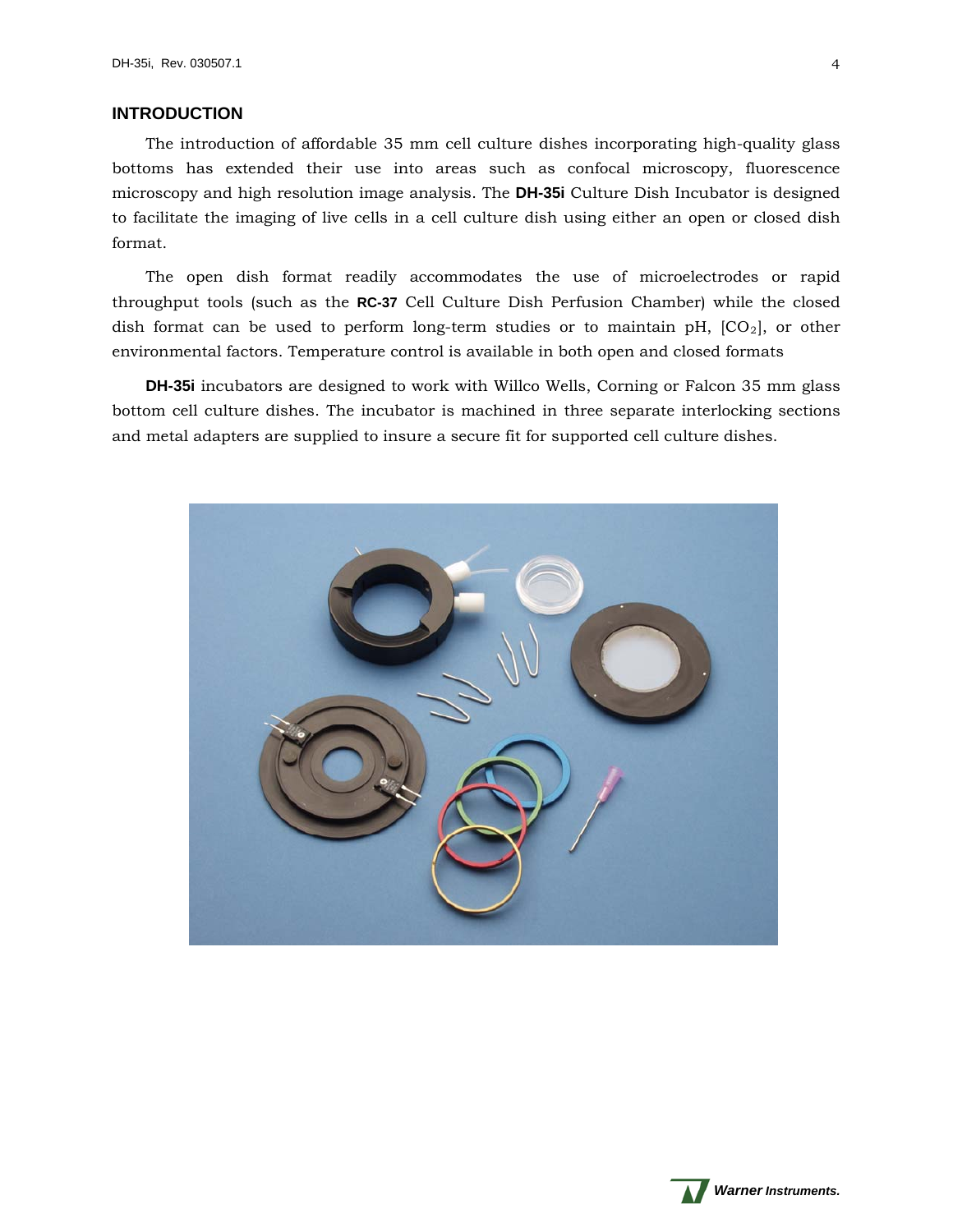## <span id="page-4-0"></span>**COMPONENTS**

The completed **DH-35i** assembly is comprised of a bottom, middle and top section, along with culture dish adapter rings and an optional **RC-37** chamber insert. The completed assembly can be mounted onto a microscope using an appropriate microscope stage adapter and thermal control is provided using a **CC-28** cable and temperature controller.

## <span id="page-4-1"></span>*Bottom Section*

The Bottom Section positions the cell culture dish using one of four adapter rings (*see* table on next page). The bottom section also includes two resistive heating elements, a 19 mm diameter aperture, two magnetic posts for attachment of the Middle Section component, two holes for the special dish clamps, and a single hole for a attachment of a control thermistor (e.g. via Warner's **CC-28** cable). The periphery of the bottom section is framed with stainless steel plates for mounting of magnetic



holders when the **DH-35i** is used on the *open configuration*.

#### <span id="page-4-2"></span>*Middle Section*

The Middle Section attaches to the Bottom Section via two magnetic points mounted on the Bottom Section. The Middle Section has slots around its circumference to allow access for cabling and tubing elements.

Two recessed magnetic anchors couple directly with the Bottom Section. Several slots are provided for access of perfusate inlet and outlet lines, gas inlet and outlet lines, and a hole for placement of a bath thermistor (e.g. via Warner's **CC-28** cable).

The small chrome tube shown in the picture above can be used to supply a slight vacuum to the chamber which will keep the top cover clear of condensation while the **DH-35i** is in use.

#### <span id="page-4-3"></span>*Top Section*

The Top Section rests on top of the Middle Section and forms an enclosed micro-





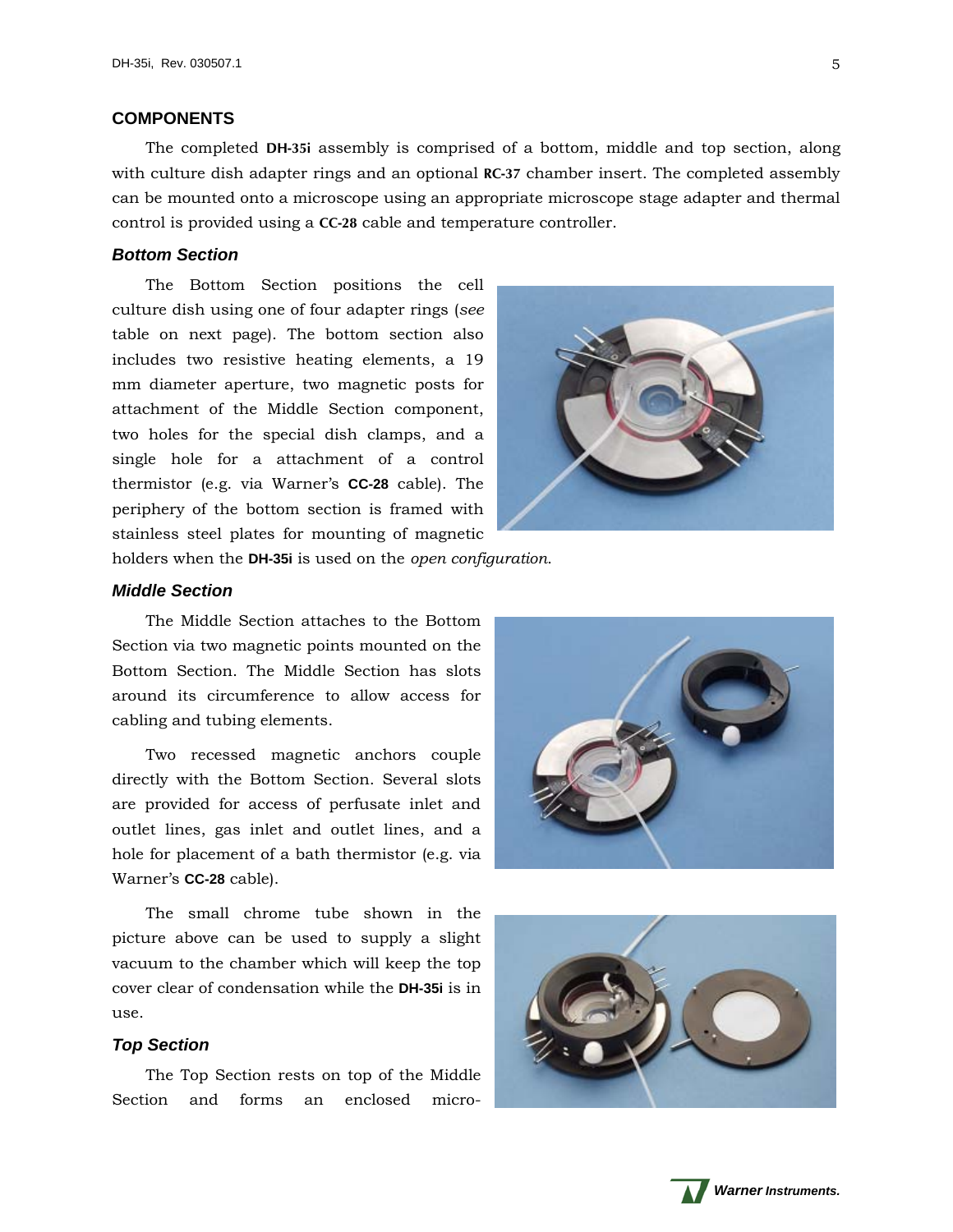incubation system. Alignment is achieved via is via three metal posts and an alignment pin. The top section holds a 40 mm cover glass via a recessed annular lip and the cover glass is secured using a rubber o-ring. When in place, the cover glass seals a 36 mm widow useful for illumination purposes.

## <span id="page-5-0"></span>*Accessories*

1. Four colored metal adapter rings are included to insure a close fit between the Bottom Section and the cell culture dish. Rings are tapered for a precise fit and should be mounted with the *notch facing down*. A special tool (i.e. a modified 18G hypodermic needle) is provided to assist in removing adapter rings from the Bottom Section. Color codes for the different adapter rings are shown below.

| <b>Adapter ring color codes</b> |          |                                      |  |
|---------------------------------|----------|--------------------------------------|--|
| Blue                            |          | Willco Wells: Models D3512 and D3522 |  |
| Red                             | Falcon:  | $37 \text{ mm}$                      |  |
| Gold                            | Falcon:  | 38 mm                                |  |
| Green                           | Corning: | $25000$ series                       |  |



2. Special clamps (two sets) are provided to hold cell culture dishes in place in the Bottom Section. (These clamps are shown in use in the top photo on page 5.) Clamping insures good thermal contact between the culture dish and the heated surface which helps to maintain tight temperature control.

# <span id="page-5-1"></span>**SETUP**

## <span id="page-5-2"></span>*General Comments*

The DH-35i is assembled in stages from the bottom up.

The Bottom Section may be used alone for open format applications while additional assembly of the Middle and Top Sections are required for closed format applications.

The Middle Section contains several ports allowing gas line, perfusion line, electrode and thermistor access. While the Middle Section has been designed for closed format applications, it can also be used as a multi-port holder for open format applications.

We recommend the use of the **RC-37** Culture Dish Perfusion Insert when using the **DH-35i** in closed format.

# <span id="page-5-3"></span>*Open Format*

## <span id="page-5-4"></span>*Open Format Setup without Perfusion*

1. Begin by selecting the appropriate adapter ring for your cell culture dish. (*See* adapter guide above.)

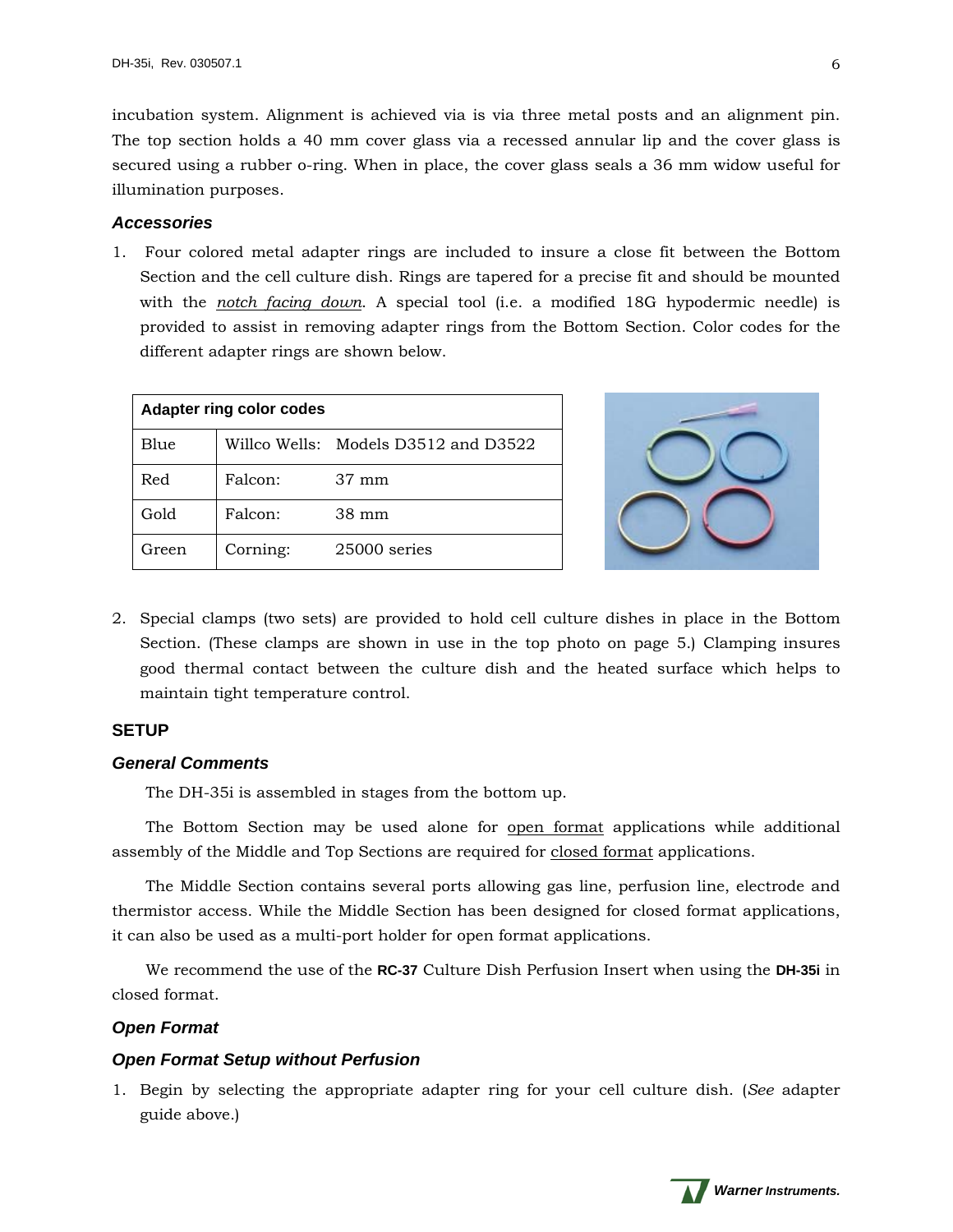2. Place the adapter ring, notch side down, on a firm surface and insert the cell culture dish into the ring by gently pushing it into place.

NOTE: Care must be taken to evenly insert the dish into the ring so that the dish seats properly within the Bottom Section.

## **Clamping**

The dish/ring assembly is placed into the recess in the Bottom Section and clamped into place. Cell culture dish clamps (2 ea) are provided and are placed into two small holes located on either side of the Bottom Section. These holes can be found directly between the magnet and heating resister, and can be located by a red colored dot on top of the rim on the Bottom Section. Clamps are placed on both sides of the dish. (*See* the figure to the right for clamp positioning.)



- 3. While holding down the dish with one hand, slide the clamps into position with the other hand until they secure the culture dish into place. Verify that the dish is seated completely flat.
- 4. If heating with Warner's **TC-324B** or **TC-344B** Temperature Controllers, slip the white colored T1 feedback thermister on the **CC-28** cable into the milled hole in the side of the Bottom Section. A small amount of mineral oil can facilitate thermal contact between the T1 feedback thermister and the metal of the Bottom Section. Slip the blued colored leads over the two resistive heating elements and then plug the **CC-28** cable into the temperature controller.



Consult the **TC-324B/TC-344B** user's manual for methods of controlling the temperature of the clamped culture dish.

5. If imaging, place the fully assembled **DH-35i** into your microscope's **Series 20 Stage Adapter** and mount onto the microscope.

## <span id="page-6-0"></span>*Open Format Setup with Perfusion*

- 1. Perform steps 1 through 3 described in the *Open Format Setup without Perfusion* portion of this manual. (*See* page 6.)
- 2. Align the Bottom Section (with the already clamped dish in place) so that the white dot on the side of the Bottom Section faces towards the left (i.e. roughly 9:00). The direction of the clamps holding the dish should be horizontal, from left to right.

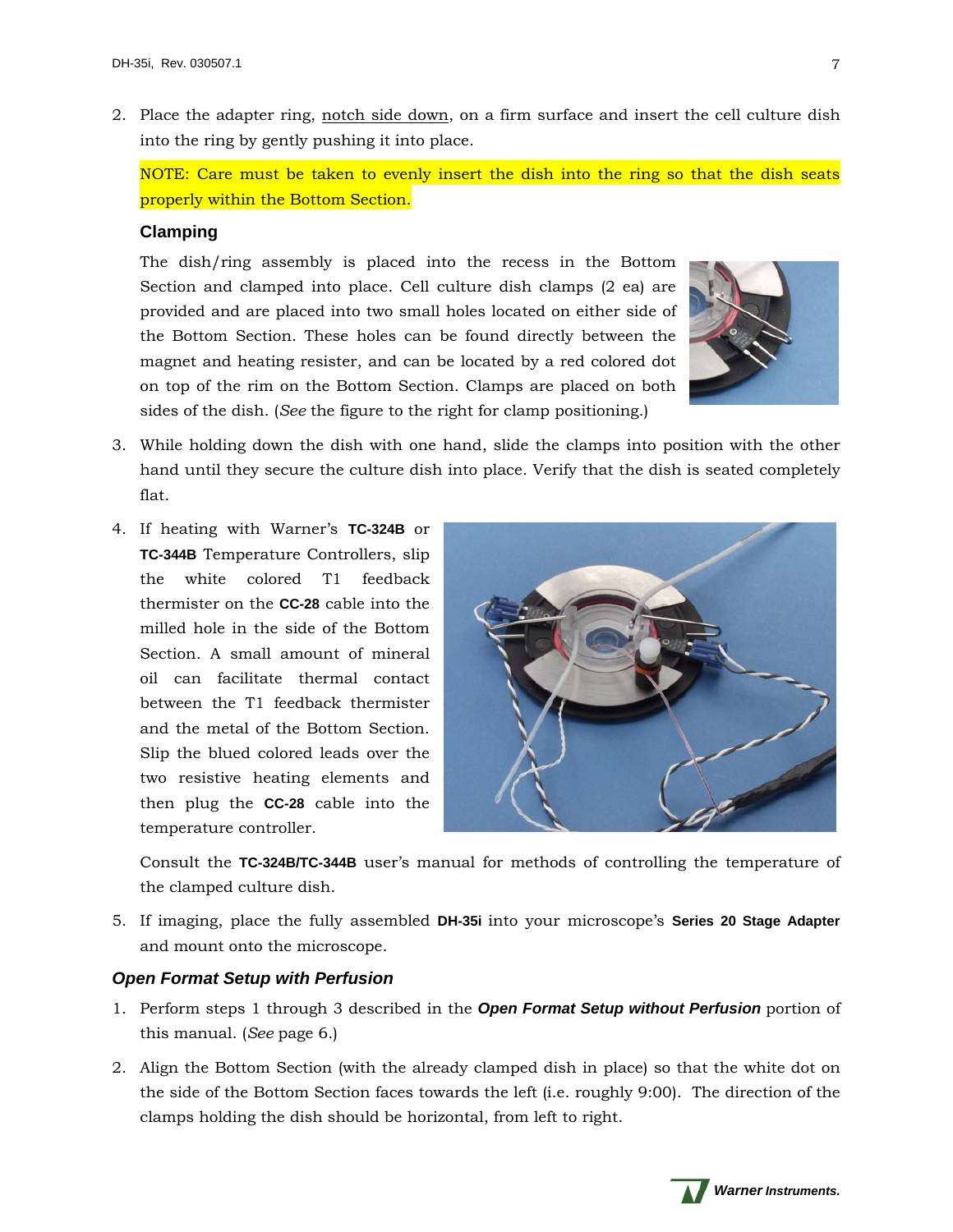# **Placing and Clamping the RC-37**

**RC-37** perfusion inserts (e.g. **RC-37F, RC-37W**) have both a perfusate inlet tubing port and a suction tubing port (with a white PTFE height adjusting component). These ports are each guarded by raised sections of the insert itself.

3. With the perfusion inlet tubing port directed towards you (i.e. roughly 6:00), slip the **RC-37** between the clips and into the clamped dish. The non-raised sections of the **RC-37** should easily slip under the clamps holding the dish. When properly installed, the white PTFE height adjusting



component should be near the top of the clamped 35 mm dish (i.e. roughly 12:00).

- 4. Rotate the **RC-37** *clockwise* until the raised sections of the insert bump up against the clamps. The suction tubing port (with its white PTFE component) will be towards the right.
- 5. While holding the **RC-37** with your left hand, further rotate the insert clockwise while simultaneously lifting the right side clamp (use the right hand) onto the raised section which guards the suction tubing port.
- 6. Next, hold down the **RC-37** with the right hand and place the left side clamp on top of the raised section which guards the inlet tubing port.

NOTE: It is important to always manually apply downward pressure on the **RC-37** until both clamps are securely in place.

- 7. Center the diamond-shaped chamber of the RC-37 insert on the window of the 35 mm cell culture dish and adjust the height of the suction tubing port via its white PTFE component.
- 8. If heating, perform step 4 described in the *Open Format Setup without Perfusion* portion of this manual (*see* page 7).

# <span id="page-7-0"></span>*Closed Format*

# <span id="page-7-1"></span>*Closed Format Setup without Perfusion*

- 1. Begin by selecting the appropriate adapter ring for your cell culture dish. (*See* adapter guide above.)
- 2. Place the adapter ring, notch side down, on a firm surface and insert the cell culture dish into the ring by gently pushing it into place.

NOTE: Care must be taken to evenly insert the dish into the ring so that the dish seats properly within the Bottom Section.

# <span id="page-7-2"></span>**Clamping**

The dish/ring assembly is placed into the recess in the Bottom Section and clamped into place. Cell culture dish clamps (2 ea) are provided and are placed into two small holes located on either side of the Bottom Section. These holes can be found directly between the

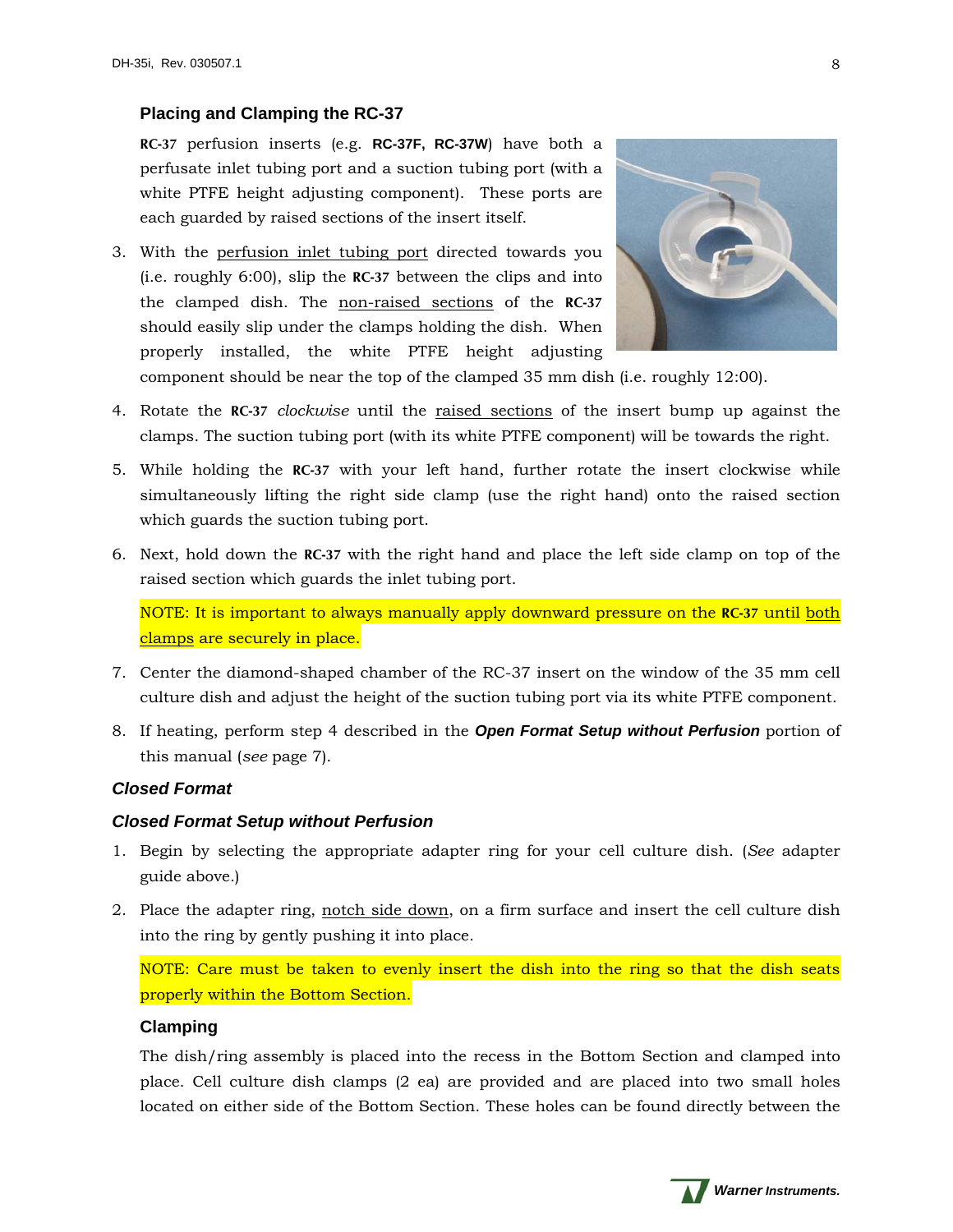magnet and heating resister, and can be located by a red colored dot on top of the rim on the Bottom Section. Clamps are placed on both sides of the dish. (*See* the figure to the right for clamp positioning.)



- 3. While holding down the dish with one hand, slide the clamps into position with the other hand until they secure the culture dish into place. Verify that the dish is seated completely flat.
- 4. Place the Middle Section of the **DH-35i** on top of the Bottom Section so that the two white dots on the side are aligned. There are two long narrow slots for both clamps and two short wide slots for both resisters.
- 5. Place the Top Section of the **DH-35i** on top of the Middle Section. There is an aligning hole on the top of the Middle Section and a matching pin on the bottom of the Top Section to facilitate proper alignment. There are also three additional pins on the bottom of the Top Section which fit around the outside edges of the Middle Section.
- 6. If heating with Warner's **TC-324B** or **TC-344B** Temperature Controllers, slip the white colored T1 feedback thermistor on the **CC-28** cable into the milled hole in the side of the Bottom Section. A small amount of mineral oil can facilitate thermal contact between the T1 feedback thermistor and the metal of the Bottom Section. Slip the blued colored leads over the two resistive heating elements and then plug the **CC-28** cable into the temperature controller.

Consult the **TC-324B/TC-344B** user's manual for methods of controlling the temperature of the clamped culture dish.

7. If imaging, place the fully assembled **DH-35i** into your microscope's **Series 20 Stage Adapter** and mount onto the microscope.

# <span id="page-8-0"></span>*Closed Format Setup with Perfusion*

- 1. Perform steps 1 through 3 described above in the *Closed Format Setup without Perfusion* portion of this manual. (*See* page 8.)
- 2. Attach C-Flex tubing to the output port and PE-50 tubing to the input port on your **RC-37** Insert.
- 3. Align the assembled **DH-35i** so that the white dot on the side of the Bottom Section faces towards your left (i.e. roughly 9:00).
- 4. While holding the Middle Section of the **DH-35i** with *its* white dot also facing towards your left, slip a portion of the **RC-37** suction tubing through its matching slot on the right side of the Middle Section (i.e. roughly at 2:00). Give yourself excess flexible tubing inside the Middle Section at this time.
- 5. Place the narrow slot and wide slot on the right side of the Middle Section on top of the matching right-side clamp and resister respectively (i.e. roughly 3:00) of the Bottom Section.

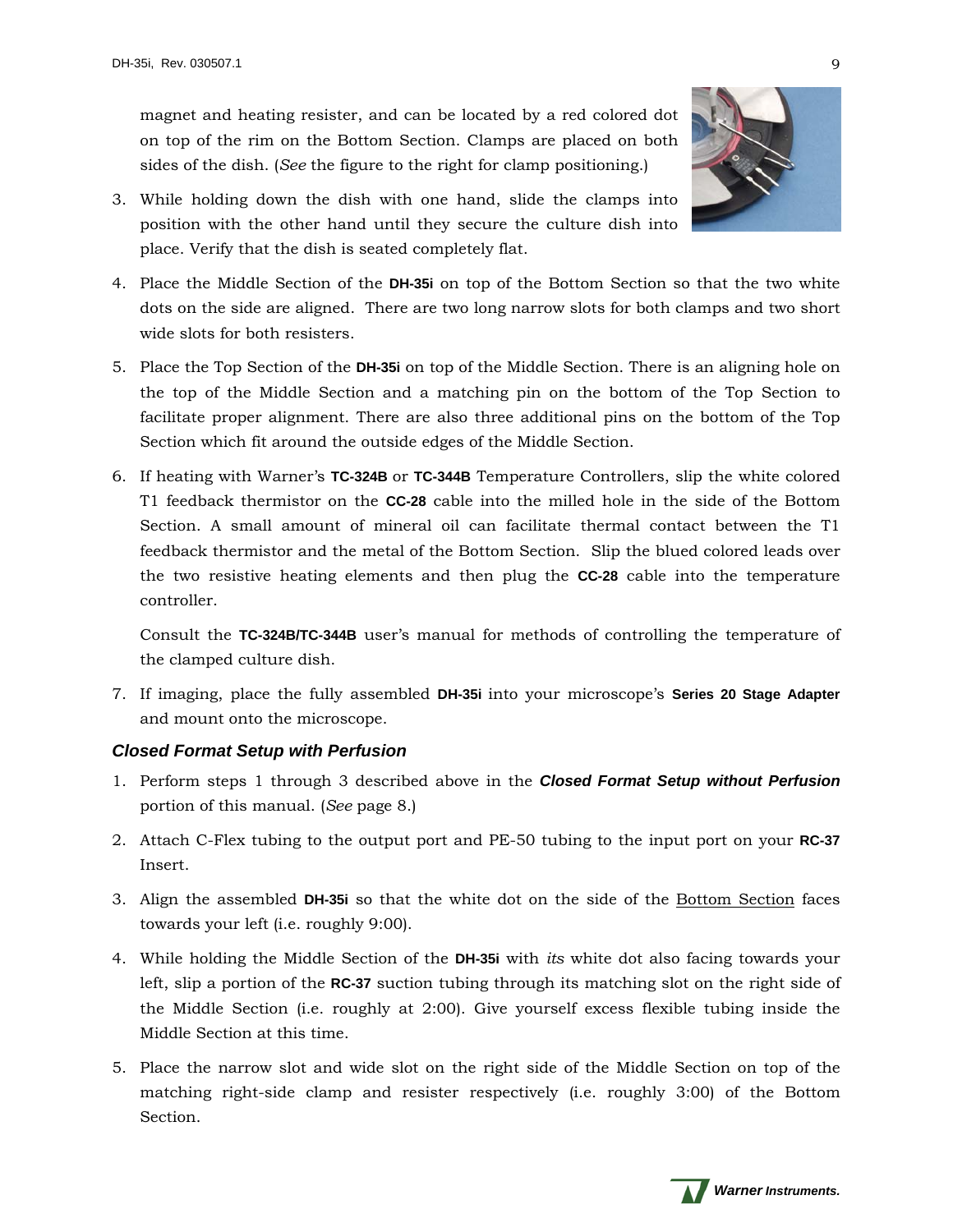- 6. Slip a portion of the **PE-50** tubing attached to the perfusion inlet tubing port through its matching slot on the Middle Section (i.e. roughly 7:00).
- 7. Place the left-side narrow slot and wide slot of the Middle Section on top of the matching left-side clamp and resister respectively (i.e. roughly 9:00) of the Bottom Section.
- 8. The Middle Section of the **DH-35i** should now be able to mount directly on top of the Bottom Section without any further restrictions.
- 9. Lift both pieces of flexible tubing from the **RC-37** insert to the top of their respective slots in the Middle Section of the **DH-35i**. The flexible tubing for the perfusion inlet port typically

aligns itself in its slot with no difficulty and you can pull out any "slack" from inside the middle portion of the DH-35i.

The flexible tubing for the suction port typically requires a small degree of "looping" to enable it to both fit in its slot and to prevent kinking of the suction tubing. (See figure to the right). Re-adjust the height of the suction tubing via its PTFE component.



- 10. Place the Top Section of the **DH-35i** on top of the Middle Section. There is an aligning hole on the top of the Middle Section and a matching pin on the bottom of the Top Section to facilitate proper alignment. There are also three additional pins on the bottom of the Top Section which fit around the outside edges of the Middle Section.
- 11. If heating with Warner's **TC-324B** or **TC-344B** Temperature Controllers, slip the white colored T1 feedback thermistor on the **CC-28** cable into the milled hole in the side of the Bottom Section. A small amount of mineral oil can facilitate thermal contact between the T1 feedback thermistor and the metal of the Bottom Section. Slip the blued colored leads over the two resistive heating elements and then plug the **CC-28** cable into the temperature controller.

Consult the **TC-324B/TC-344B** user's manual for methods of controlling the temperature of the clamped culture dish.

12. If imaging, place the fully assembled **DH-35i** into your microscope's **Series 20 Stage Adapter** and mount onto the microscope.

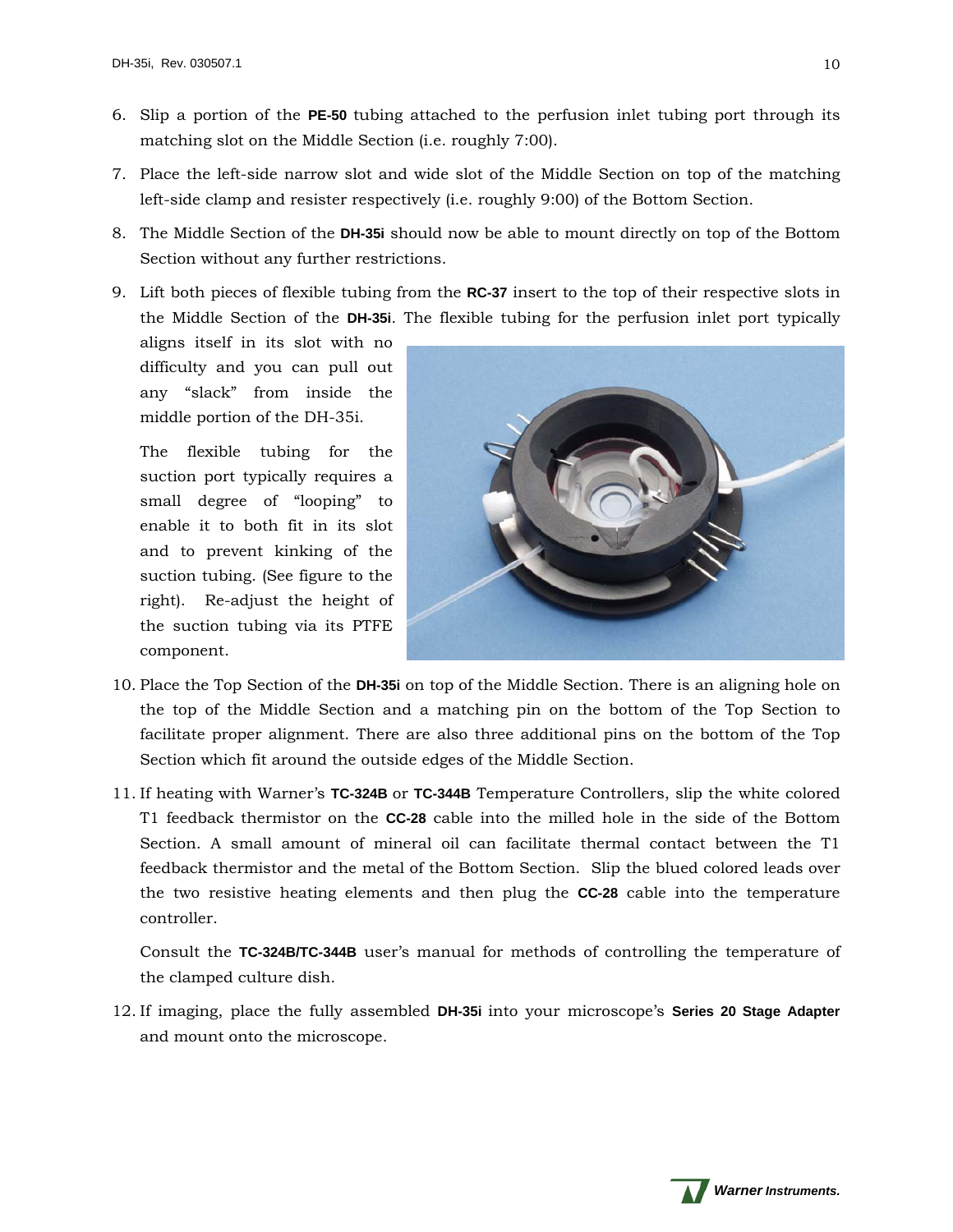## <span id="page-10-0"></span>**OPERATION**

#### <span id="page-10-1"></span>*Open Format Applications*

Only the Bottom Section is required for open format use, together with one of the four colored adapter rings and one set of dish clamps. The open format enables easy access for microelectrodes, as well as for perfusion and aspiration lines. Cell culture dishes can be used with and without covers, and dish perfusion can be simplified by use of Warner's **RC-37** Perfusion Chamber Insert.

The open format permits imaging using either upright or inverted microscopes. Warner **Series 20** stage adapters are used to mount the **DH-35i** onto most commonly used microscope stages. Contact our Tech Support Department for custom stage adapters.

Resistive heating of the **DH-35i** is achieved using Warner's **TC-324B** or **TC-344B** Temperature Controller and a **CC-28** cable. The two blue **CC-28** connectors attach directly to each resistive heating element. Feedback control is provided thermistor (i.e. T1) is inserted in the Bottom Section's metal chassis via a special hole. (see photo) We recommend using a drop of mineral oil to insure good thermal contact between the white T1 thermistor and the metal chassis. The **CC-28** cable's bath thermistor (i.e. T2) can be placed directed in the bath to check solution temperature. The temperature control unit regulates the heating current by sensing the temperature of the incubator via the T1 control thermistor in the **CC-28** cable. Heating of perfusate can be achieved using our **SH-27B** or **SF-28** In-Line solution heaters, which are also controlled via our **TC-324B** and **TC-344B** Temperature Controllers.

Warner Instruments **RC-37** perfusion chamber inserts (e.g. **RC-37W, RC-37F**) are also available for Willco, Corning, and Falcon 35 mm cell culture dishes and can be used together with the **DH-35i**. These incorporate our diamond fluidics design to maintain laminar perfusate flow. Fluid level in the cell culture dish can be controlled via a height adjustable aspirator. Agar bridge wells are built into the **RC-37** perfusion chamber inserts, for signal grounding purposes. The combination of the **RC-37** perfusion chamber inserts with our **DH-35i** microincubation heater creates the ability to quickly alter the extracellular environment in 35 mm

cell culture dishes, by changing either the perfusate or the bath temperature.

## <span id="page-10-2"></span>*Closed Format Applications*

In the closed format the Middle Section and windowed Top Section are used together with the Bottom Section described above to maintain an enclosed environment. Gas inlet and outlet ports are available in the Middle Section for atmospheric control of the cell culture dish's environment. This enables the user to control the cell's





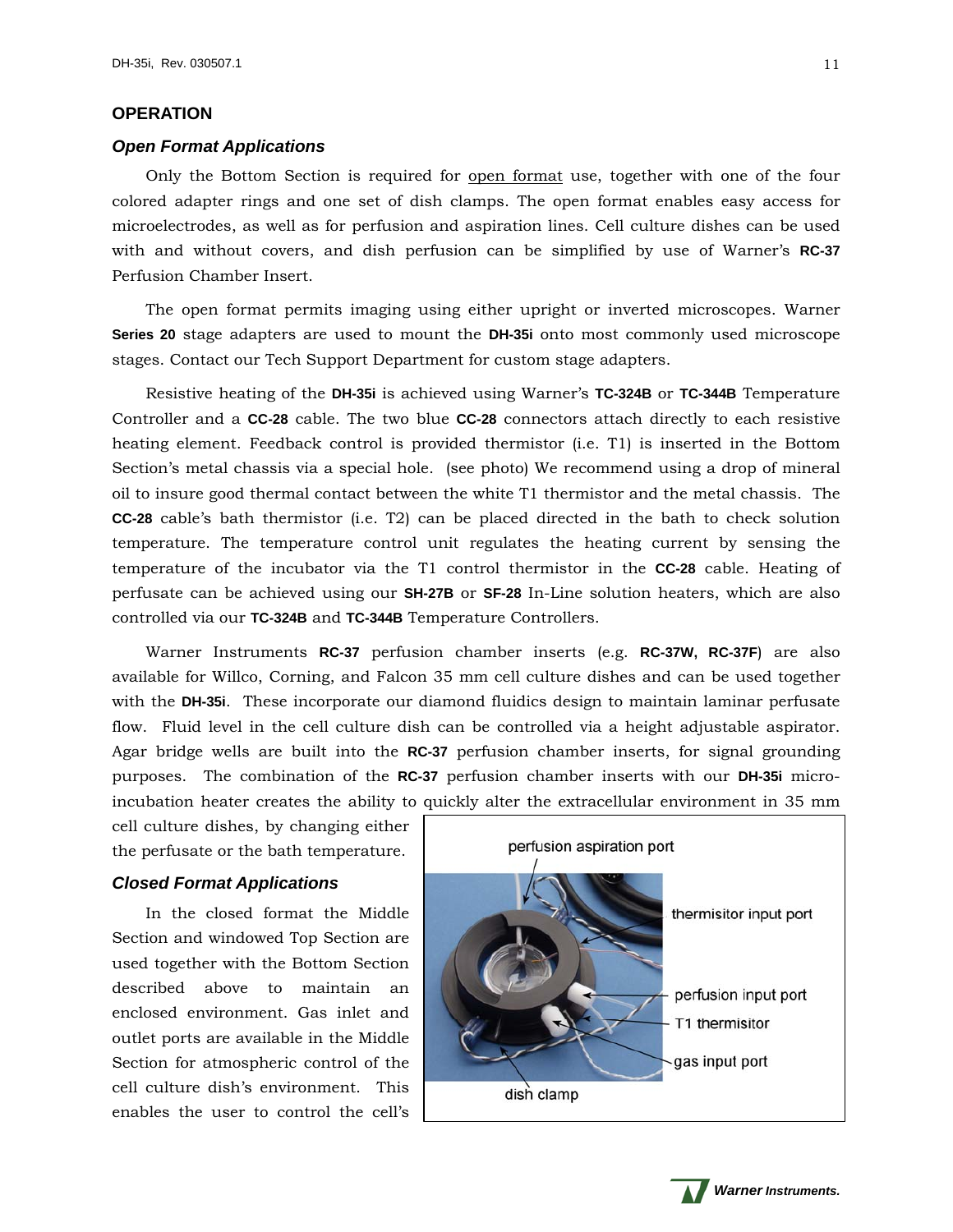pH,  $[CO_2]$ , and  $[O_2]$ . The Middle Section and windowed Top Section are easily removed for replacement of cell culture dishes during replicate trials. The Middle Section locks onto the Bottom Section holding the cell culture dish via the two magnetic posts. Dish clamps can still be used in the closed format, via the slots provided in the Middle Section, to insure good thermal contact between the cell culture dish and the resistive heating elements. A special hole in the Middle



Section permits insertion of out T2 bath thermistor in the enclosed cell culture dish. In the closed format resistive heating can be achieved in the same manner as described above for the open format. The closed format permits imaging using inverted microscopes.